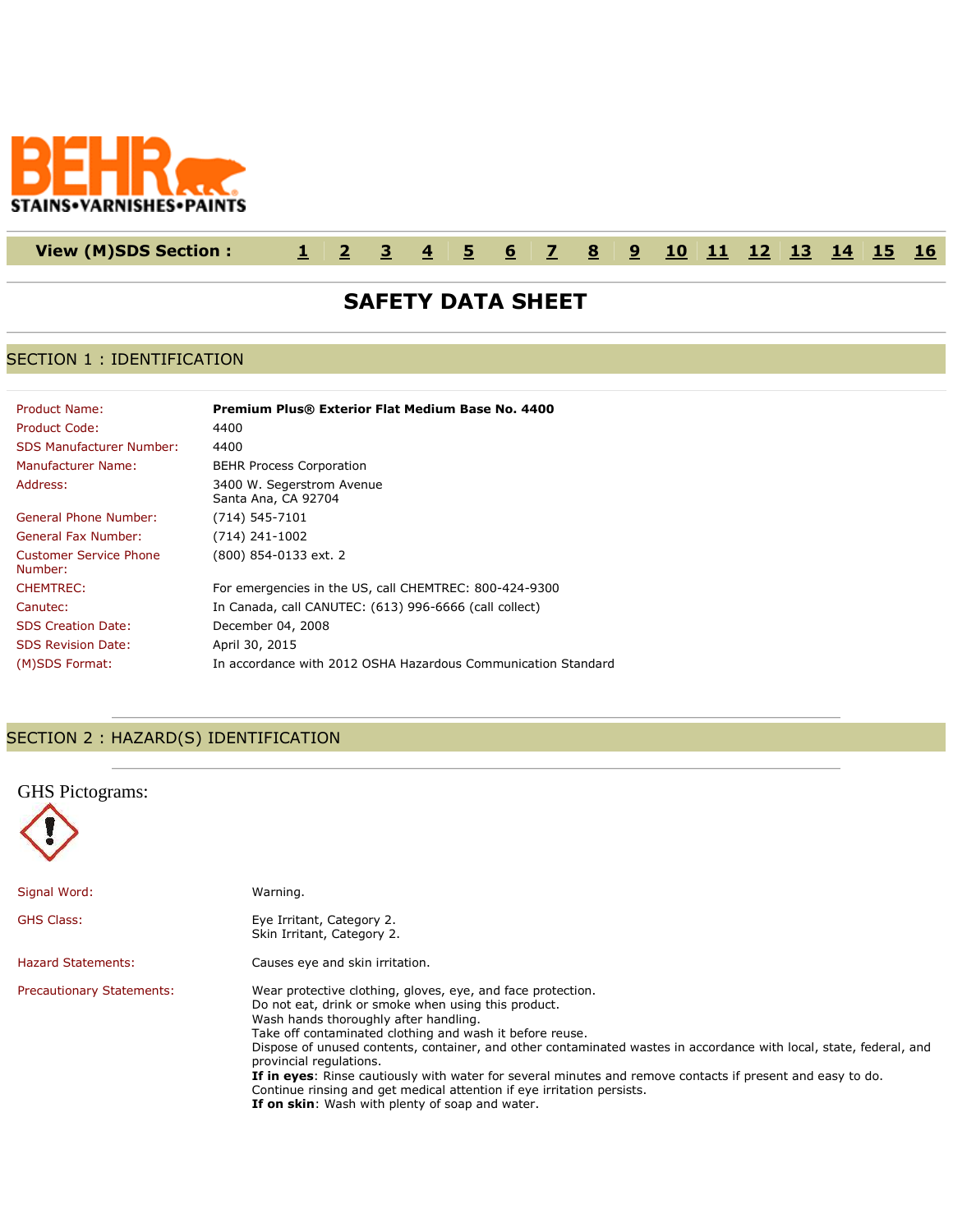**If swallowed**: Rinse mouth and get medical attention if you feel unwell.

| <b>Emergency Overview:</b>                 | Irritant.                                                                 |
|--------------------------------------------|---------------------------------------------------------------------------|
| Route of Exposure:                         | Eyes. Skin. Inhalation. Ingestion.                                        |
| Potential Health Effects:                  |                                                                           |
| Eye:                                       | Causes eye irritation.                                                    |
| Skin:                                      | Causes skin irritation.                                                   |
| Inhalation:                                | Prolonged or excessive inhalation may cause respiratory tract irritation. |
| Ingestion:                                 | May be harmful if swallowed. May cause vomiting.                          |
| <b>Chronic Health Effects:</b>             | Prolonged or repeated contact may cause skin irritation.                  |
| Signs/Symptoms:                            | Overexposure may cause headaches and dizziness.                           |
| Target Organs:                             | Eyes. Skin. Respiratory system. Digestive system.                         |
| Aggravation of Pre-Existing<br>Conditions: | None generally recognized.                                                |

## SECTION 3 : COMPOSITION/INFORMATION ON INGREDIENTS

| <b>Chemical Name</b>               | CAS#       | <b>Ingredient Percent</b> | EC Num. |
|------------------------------------|------------|---------------------------|---------|
| Nepheline Syenite                  | 37244-96-5 | $10 - 30$ by weight       |         |
| Silica, crystalline - cristobalite | 14464-46-1 | $0.1 - 1$ by weight       |         |
| Titanium dioxide                   | 13463-67-7 | $10 - 30$ by weight       |         |

## SECTION 4 : FIRST AID MEASURES

| Eye Contact:         | Immediately flush eyes with plenty of water for at least 15 to 20 minutes. Ensure adequate flushing of the eyes by<br>separating the eyelids with fingers. Remove contacts if present and easy to do. Continue rinsing. Get medical<br>attention, if irritation or symptoms of overexposure persists. |
|----------------------|-------------------------------------------------------------------------------------------------------------------------------------------------------------------------------------------------------------------------------------------------------------------------------------------------------|
| <b>Skin Contact:</b> | Immediately wash skin with soap and plenty of water.<br>Get medical attention if irritation develops or persists.                                                                                                                                                                                     |
| Inhalation:          | If inhaled, remove to fresh air. If not breathing, give artificial respiration or give oxygen by trained personnel. Seek<br>immediate medical attention.                                                                                                                                              |
| Ingestion:           | If swallowed, do NOT induce vomiting. Call a physician or poison control center immediately. Never give anything<br>by mouth to an unconscious person.                                                                                                                                                |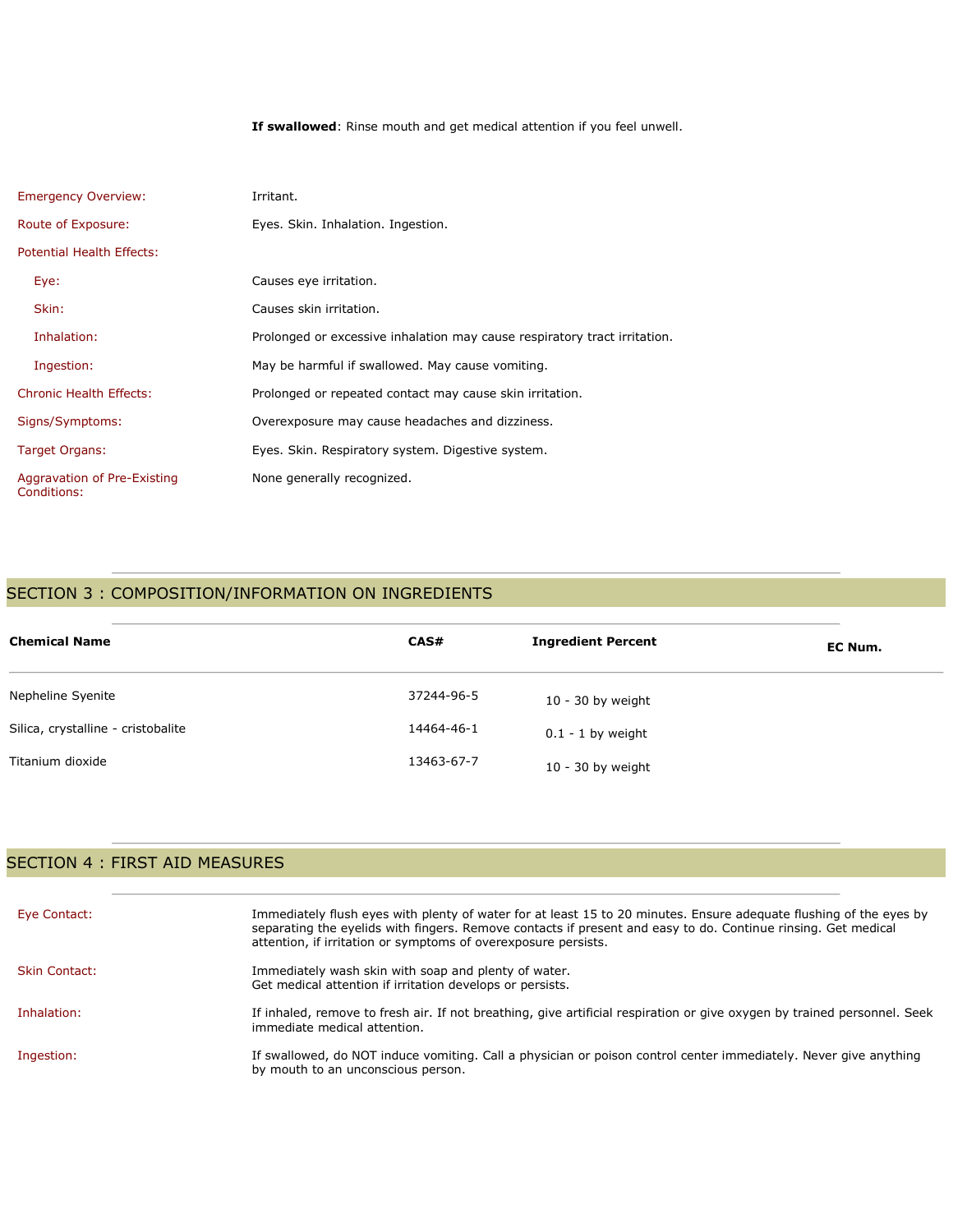#### SECTION 5 : FIRE FIGHTING MEASURES

| Flash Point:                     | None.                                                                                                                            |
|----------------------------------|----------------------------------------------------------------------------------------------------------------------------------|
| Lower Flammable/Explosive Limit: | Not applicable.                                                                                                                  |
| Upper Flammable/Explosive Limit: | Not applicable.                                                                                                                  |
| Extinguishing Media:             | Use alcohol resistant foam, carbon dioxide, dry chemical, or water fog or spray when fighting fires involving this<br>material.  |
| <b>Protective Equipment:</b>     | As in any fire, wear Self-Contained Breathing Apparatus (SCBA), MSHA/NIOSH (approved or equivalent) and full<br>protective gear. |

| <b>NFPA Ratings:</b>    |   |
|-------------------------|---|
| NFPA Health:            | 1 |
| NFPA Flammability:      | 1 |
| <b>NFPA Reactivity:</b> | n |

**NFPA Ratings:**

#### SECTION 6 : ACCIDENTAL RELEASE MEASURES

| <b>Personnel Precautions:</b>     | Evacuate area and keep unnecessary and unprotected personnel from entering the spill area. Use proper personal<br>protective equipment as listed in section 8.                                                                               |
|-----------------------------------|----------------------------------------------------------------------------------------------------------------------------------------------------------------------------------------------------------------------------------------------|
| <b>Environmental Precautions:</b> | Avoid runoff into storm sewers, ditches, and waterways.                                                                                                                                                                                      |
| Methods for containment:          | Contain spills with an inert absorbent material such as soil or sand. Prevent from spreading by covering, diking or<br>other means. Provide ventilation.                                                                                     |
| Methods for cleanup:              | Clean up spills immediately observing precautions in the protective equipment section. Place into a suitable<br>container for disposal. Provide ventilation. After removal, flush spill area with soap and water to remove trace<br>residue. |

#### SECTION 7 : HANDLING and STORAGE

| Handling:                 | Use with adequate ventilation. Avoid breathing vapor and contact with eves, skin and clothing.                                                                              |
|---------------------------|-----------------------------------------------------------------------------------------------------------------------------------------------------------------------------|
| Storage:                  | Store in a cool, dry, well ventilated area away from sources of heat, combustible materials, and incompatible<br>substances. Keep container tightly closed when not in use. |
| <b>Hygiene Practices:</b> | Wash thoroughly after handling. Avoid contact with eyes and skin. Avoid inhaling vapor or mist.                                                                             |

# SECTION 8: EXPOSURE CONTROLS, PERSONAL PROTECTION

Engineering Controls: Use appropriate engineering control such as process enclosures, local exhaust ventilation, or other engineering controls to control airborne levels below recommended exposure limits. Good general ventilation should be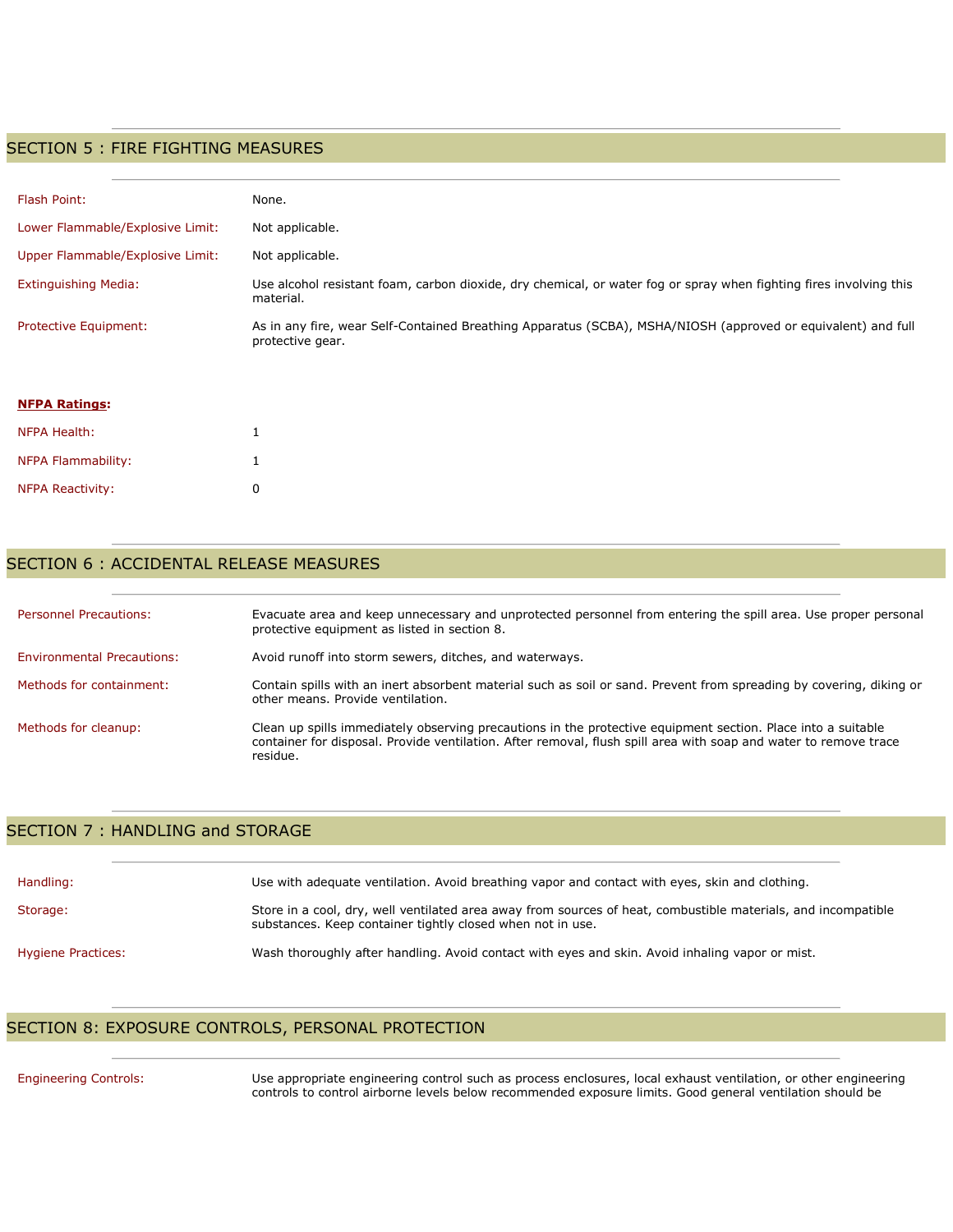|                                     | sufficient to control airborne levels. Where such systems are not effective wear suitable personal protective<br>equipment, which performs satisfactorily and meets OSHA or other recognized standards. Consult with local<br>procedures for selection, training, inspection and maintenance of the personal protective equipment.                                                                                                                                                                                        |
|-------------------------------------|---------------------------------------------------------------------------------------------------------------------------------------------------------------------------------------------------------------------------------------------------------------------------------------------------------------------------------------------------------------------------------------------------------------------------------------------------------------------------------------------------------------------------|
| Eye/Face Protection:                | Wear appropriate protective glasses or splash goggles as described by 29 CFR 1910.133, OSHA eye and face<br>protection regulation, or the European standard EN 166.                                                                                                                                                                                                                                                                                                                                                       |
| <b>Skin Protection Description:</b> | Chemical-resistant gloves and chemical goggles, face-shield and synthetic apron or coveralls should be used to<br>prevent contact with eyes, skin or clothing.                                                                                                                                                                                                                                                                                                                                                            |
| <b>Respiratory Protection:</b>      | A NIOSH approved air-purifying respirator with an organic vapor cartridge or canister may be permissible under<br>certain circumstances where airborne concentrations are expected to exceed exposure limits. Protection provided<br>by air purifying respirators is limited. Use a positive pressure air supplied respirator if there is any potential for an<br>uncontrolled release, exposure levels are not known, or any other circumstances where air purifying respirators<br>may not provide adequate protection. |
| Other Protective:                   | Facilities storing or utilizing this material should be equipped with an eyewash facility and a safety shower.                                                                                                                                                                                                                                                                                                                                                                                                            |

## PPE Pictograms:



#### EXPOSURE GUIDELINES **Titanium dioxide :**

Guideline ACGIH: TLV-TWA: 10 mg/m3

### SECTION 9 : PHYSICAL and CHEMICAL PROPERTIES

| <b>Physical State:</b>                 | Liquid.                               |
|----------------------------------------|---------------------------------------|
| Color:                                 | White                                 |
| Odor:                                  | Slight.                               |
| Odor Threshold:                        | Not applicable.                       |
| <b>Boiling Point:</b>                  | >99°F (>37°C)                         |
| <b>Melting Point:</b>                  | Not applicable.                       |
| Density:                               | 11.03                                 |
| Solubility:                            | Not applicable.                       |
| Vapor Density:                         | Not applicable.                       |
| Vapor Pressure:                        | Not applicable.                       |
| <b>Evaporation Rate:</b>               | Not applicable.                       |
| pH:                                    | $7 - 10$                              |
| Viscosity:                             | 50-140                                |
| Coefficient of Water/Oil Distribution: | Not applicable.                       |
| Flammability:                          | Not applicable.                       |
| Flash Point:                           | None.                                 |
| <b>VOC Content:</b>                    | Material VOC: 18 gm/L(Includes Water) |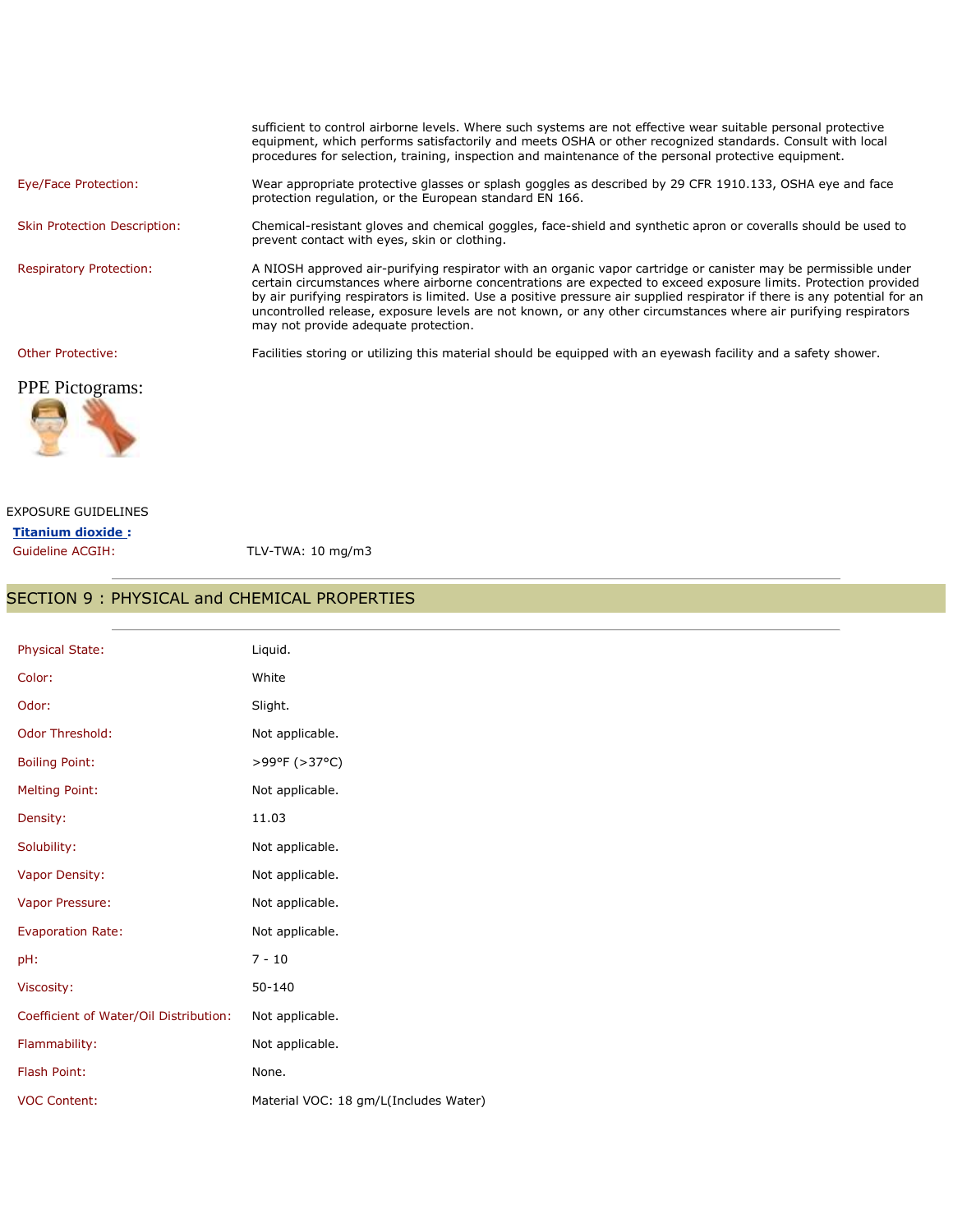### SECTION 10 : STABILITY and REACTIVITY

| <b>Chemical Stability:</b> | Stable under normal temperatures and pressures.                                     |
|----------------------------|-------------------------------------------------------------------------------------|
| Hazardous Polymerization:  | Not reported.                                                                       |
| Conditions to Avoid:       | Heat, flames, incompatible materials, and freezing or temperatures below 32 deg. F. |
| Incompatible Materials:    | Oxidizing agents. Strong acids and alkalis.                                         |

### SECTION 11 : TOXICOLOGICAL INFORMATION

Toxicology: No toxicology data was found for the product.

#### SECTION 12 : ECOLOGICAL INFORMATION

| Ecotoxicity:               | No ecotoxicity data was found for the product.       |
|----------------------------|------------------------------------------------------|
| <b>Environmental Fate:</b> | No environmental information found for this product. |

#### SECTION 13 : DISPOSAL CONSIDERATIONS

Waste Disposal: Consult with the US EPA Guidelines listed in 40 CFR Part 261.3 for the classifications of hazardous waste prior to disposal. Furthermore, consult with your state and local waste requirements or guidelines, if applicable, to ensure compliance. Arrange disposal in accordance to the EPA and/or state and local guidelines.

#### SECTION 14 : TRANSPORT INFORMATION

| <b>DOT Shipping Name:</b>  | Not restricted as a dangerous good. |
|----------------------------|-------------------------------------|
| DOT UN Number:             | Not restricted as a dangerous good. |
| <b>IATA Shipping Name:</b> | Not restricted as a dangerous good. |
| <b>IATA UN Number:</b>     | Not restricted as a dangerous good. |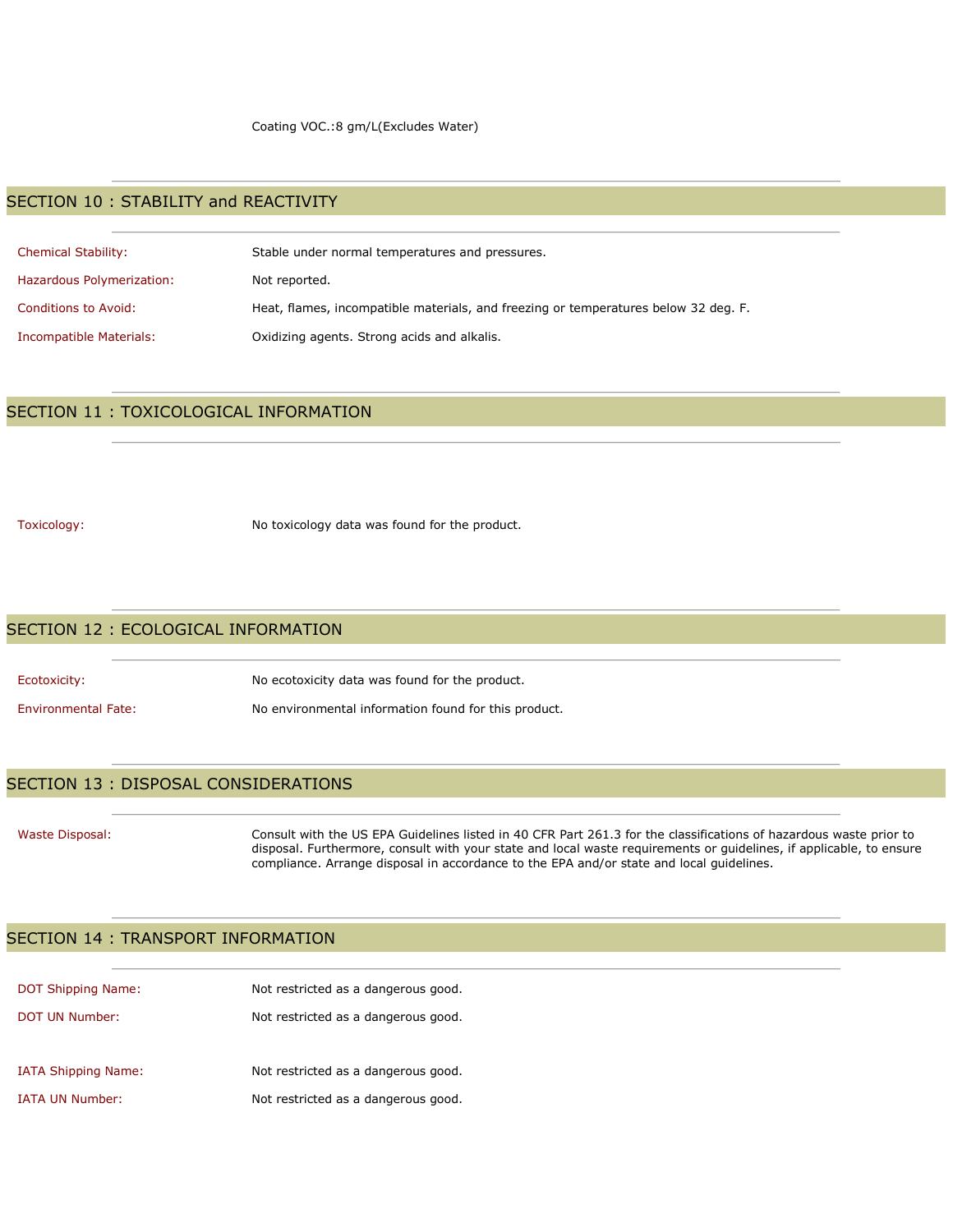| Canadian Shipping Name:    | Not restricted as a dangerous good. |
|----------------------------|-------------------------------------|
| Canadian UN Number:        | Not restricted as a dangerous good. |
| <b>IMDG UN NUmber:</b>     | Not restricted as a dangerous good. |
| <b>IMDG Shipping Name:</b> | Not restricted as a dangerous good. |
| <b>ADR UN Number:</b>      | Not restricted as a dangerous good. |
| ADR Shipping Name:         | Not restricted as a dangerous good. |

## SECTION 15 : REGULATORY INFORMATION

| <b>Nepheline Syenite:</b>            |        |
|--------------------------------------|--------|
| Canada DSL:                          | Listed |
| Silica, crystalline - cristobalite : |        |
| <b>TSCA Inventory Status:</b>        | Listed |
| Canada DSL:                          | Listed |
| <b>Titanium dioxide:</b>             |        |
| <b>TSCA Inventory Status:</b>        | Listed |
| Canada DSL:                          | Listed |

# SECTION 16 : ADDITIONAL INFORMATION

| <b>HMIS Health Hazard:</b>  |                                                                                                                                                                                                                                                                                                                                                                                                                                                                                                                                                                                                                                                                                                                                                                                                                                                                                                                                                                                     |
|-----------------------------|-------------------------------------------------------------------------------------------------------------------------------------------------------------------------------------------------------------------------------------------------------------------------------------------------------------------------------------------------------------------------------------------------------------------------------------------------------------------------------------------------------------------------------------------------------------------------------------------------------------------------------------------------------------------------------------------------------------------------------------------------------------------------------------------------------------------------------------------------------------------------------------------------------------------------------------------------------------------------------------|
| <b>HMIS Fire Hazard:</b>    |                                                                                                                                                                                                                                                                                                                                                                                                                                                                                                                                                                                                                                                                                                                                                                                                                                                                                                                                                                                     |
| <b>HMIS Reactivity:</b>     | 0                                                                                                                                                                                                                                                                                                                                                                                                                                                                                                                                                                                                                                                                                                                                                                                                                                                                                                                                                                                   |
| <b>MSDS Creation Date:</b>  | December 04, 2008                                                                                                                                                                                                                                                                                                                                                                                                                                                                                                                                                                                                                                                                                                                                                                                                                                                                                                                                                                   |
| <b>MSDS Revision Date:</b>  | April 30, 2015                                                                                                                                                                                                                                                                                                                                                                                                                                                                                                                                                                                                                                                                                                                                                                                                                                                                                                                                                                      |
| <b>SDS Format:</b>          | In accordance with 2012 OSHA Hazardous Communication Standard                                                                                                                                                                                                                                                                                                                                                                                                                                                                                                                                                                                                                                                                                                                                                                                                                                                                                                                       |
| <b>MSDS Revision Notes:</b> | Formula Update                                                                                                                                                                                                                                                                                                                                                                                                                                                                                                                                                                                                                                                                                                                                                                                                                                                                                                                                                                      |
| <b>MSDS Author:</b>         | <b>Actio Corporation</b>                                                                                                                                                                                                                                                                                                                                                                                                                                                                                                                                                                                                                                                                                                                                                                                                                                                                                                                                                            |
| Disclaimer:                 | This Health and Safety Information is correct to the best of our knowledge and belief at the date of its publication<br>but we cannot accept liability for any loss, injury or damage which may result from its use. We shall ensure, so far<br>as is reasonably practicable, that any revision of this Data Sheet is sent to all customers to whom we have directly<br>supplied this substance, but must point out that it is the responsibility of any intermediate supplier to ensure that<br>such revision is passed to the ultimate user. The information given in the Data Sheet is designed only as a<br>quidance for safe handling, storage and the use of the substance. It is not a specification nor does it quarantee any<br>specific properties. All chemicals should be handled only by competent personnel, within a controlled environment.<br>Should further information be required, this can be obtained through the sales office whose address is at the top of |